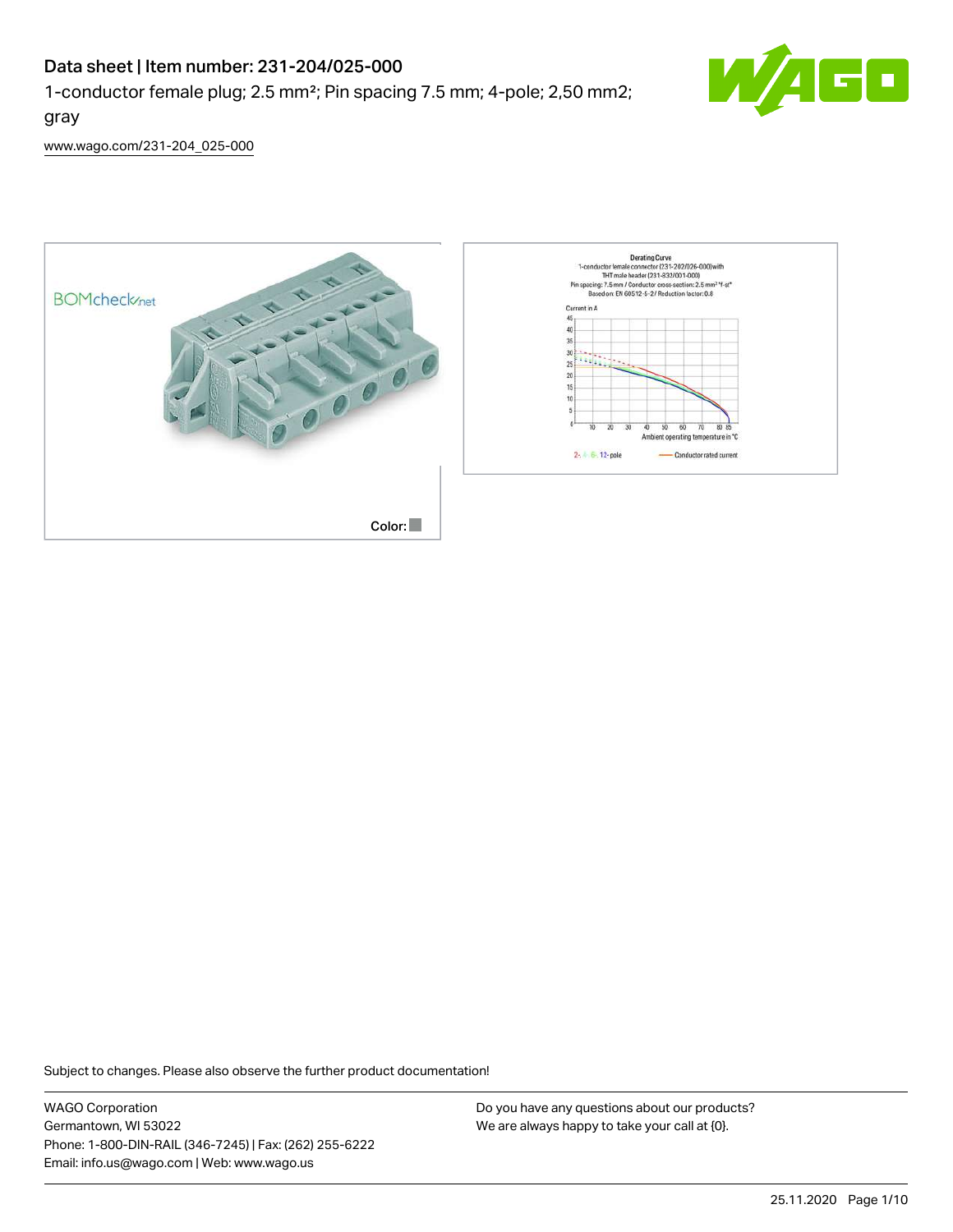



### Item description

- $\blacksquare$ Universal connection for all conductor types
- Easy cable pre-assembly and on-unit wiring via vertical and horizontal CAGE CLAMP<sup>®</sup> actuation П
- $\blacksquare$ Integrated test ports
- $\blacksquare$ With coding fingers

#### Safety information 1:

The MULTI CONNECTION SYSTEM (MCS) is designed without breaking capacity for compliance with DIN EN 61984. When used as intended, MCS Connectors shall not be connected/disconnected when live or under load. The circuit design should ensure header pins, which can be touched, are not live when unmated.

# Data Electrical data

Subject to changes. Please also observe the further product documentation!

WAGO Corporation Germantown, WI 53022 Phone: 1-800-DIN-RAIL (346-7245) | Fax: (262) 255-6222 Email: info.us@wago.com | Web: www.wago.us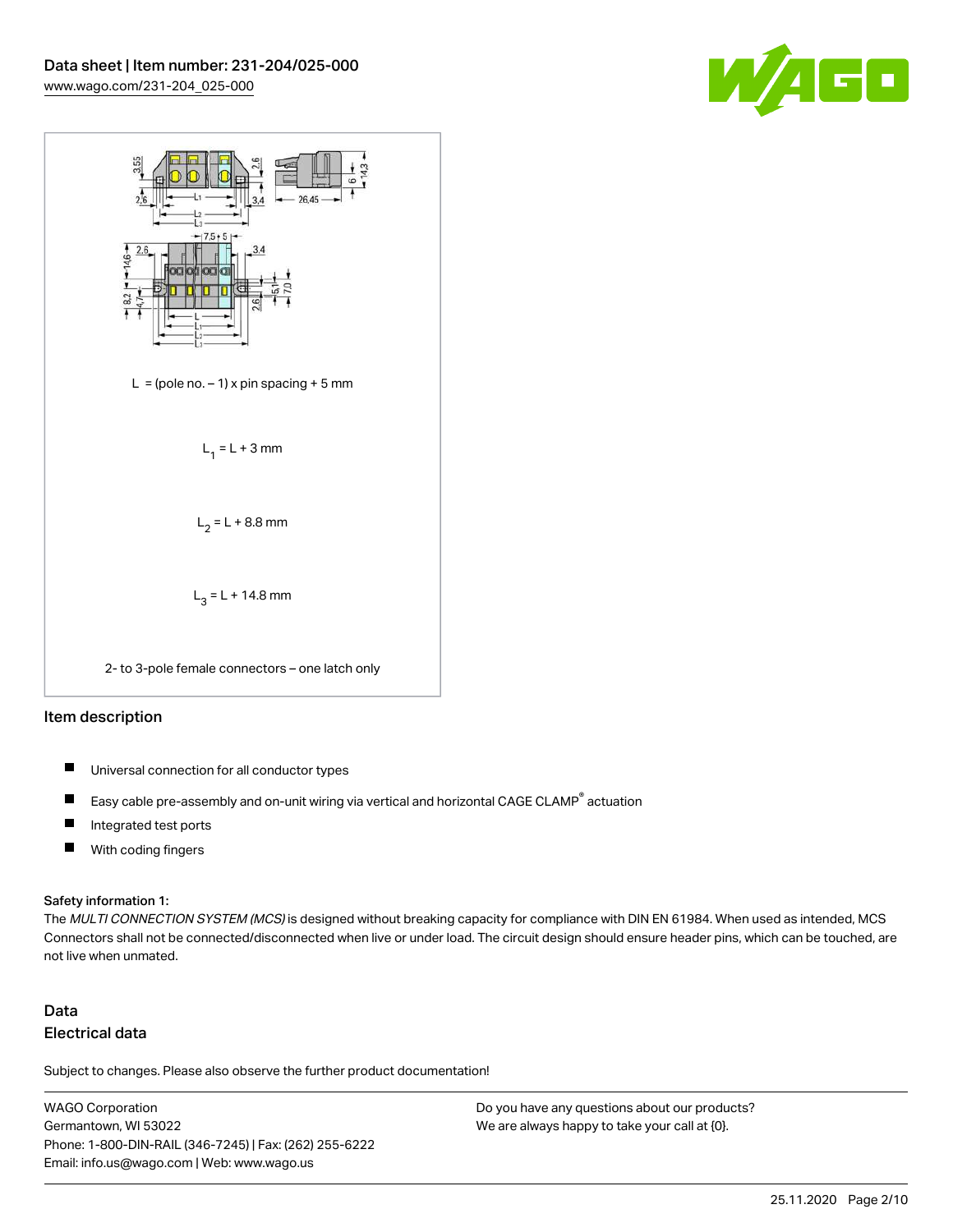

# Ratings per IEC/EN 60664-1

| Rated voltage (III / 3)     | 500 V                                                                 |
|-----------------------------|-----------------------------------------------------------------------|
| Rated surge voltage (III/3) | 6 <sub>kV</sub>                                                       |
| Rated voltage (III/2)       | 630 V                                                                 |
| Rated surge voltage (III/2) | 6 <sub>kV</sub>                                                       |
| Nominal voltage (II/2)      | 1000V                                                                 |
| Rated surge voltage (II/2)  | 6 <sub>kV</sub>                                                       |
| Rated current               | 16A                                                                   |
| Legend (ratings)            | $(III / 2)$ $\triangle$ Overvoltage category III / Pollution degree 2 |

# Ratings per UL 1059

| Rated voltage UL (Use Group B) | 300 V |
|--------------------------------|-------|
| Rated current UL (Use Group B) | 15 A  |
| Rated voltage UL (Use Group D) | 300 V |
| Rated current UL (Use Group D) | 10 A  |

### Ratings per CSA

| Rated voltage CSA (Use Group B) | 300 V |
|---------------------------------|-------|
| Rated current CSA (Use Group B) | 15 A  |
| Rated voltage CSA (Use Group D) | 300 V |
| Rated current CSA (Use Group D) | 10 A  |

# Connection data

| Connection technology                             | <b>CAGE CLAMP</b>                       |
|---------------------------------------------------|-----------------------------------------|
| Actuation type                                    | Operating tool                          |
| Solid conductor                                   | $0.08$ 2.5 mm <sup>2</sup> / 28  12 AWG |
| Fine-stranded conductor                           | $0.08$ 2.5 mm <sup>2</sup> / 28  12 AWG |
| Fine-stranded conductor; with insulated ferrule   | $0.251.5$ mm <sup>2</sup>               |
| Fine-stranded conductor; with uninsulated ferrule | $0.252.5$ mm <sup>2</sup>               |
| Strip length                                      | 89 mm / 0.31  0.35 inch                 |
| Pole No.                                          | 4                                       |
| Total number of potentials                        | 4                                       |
| Number of connection types                        |                                         |
| Number of levels                                  | 1                                       |
| Conductor entry direction to mating direction     | 0°                                      |

Subject to changes. Please also observe the further product documentation!

WAGO Corporation Germantown, WI 53022 Phone: 1-800-DIN-RAIL (346-7245) | Fax: (262) 255-6222 Email: info.us@wago.com | Web: www.wago.us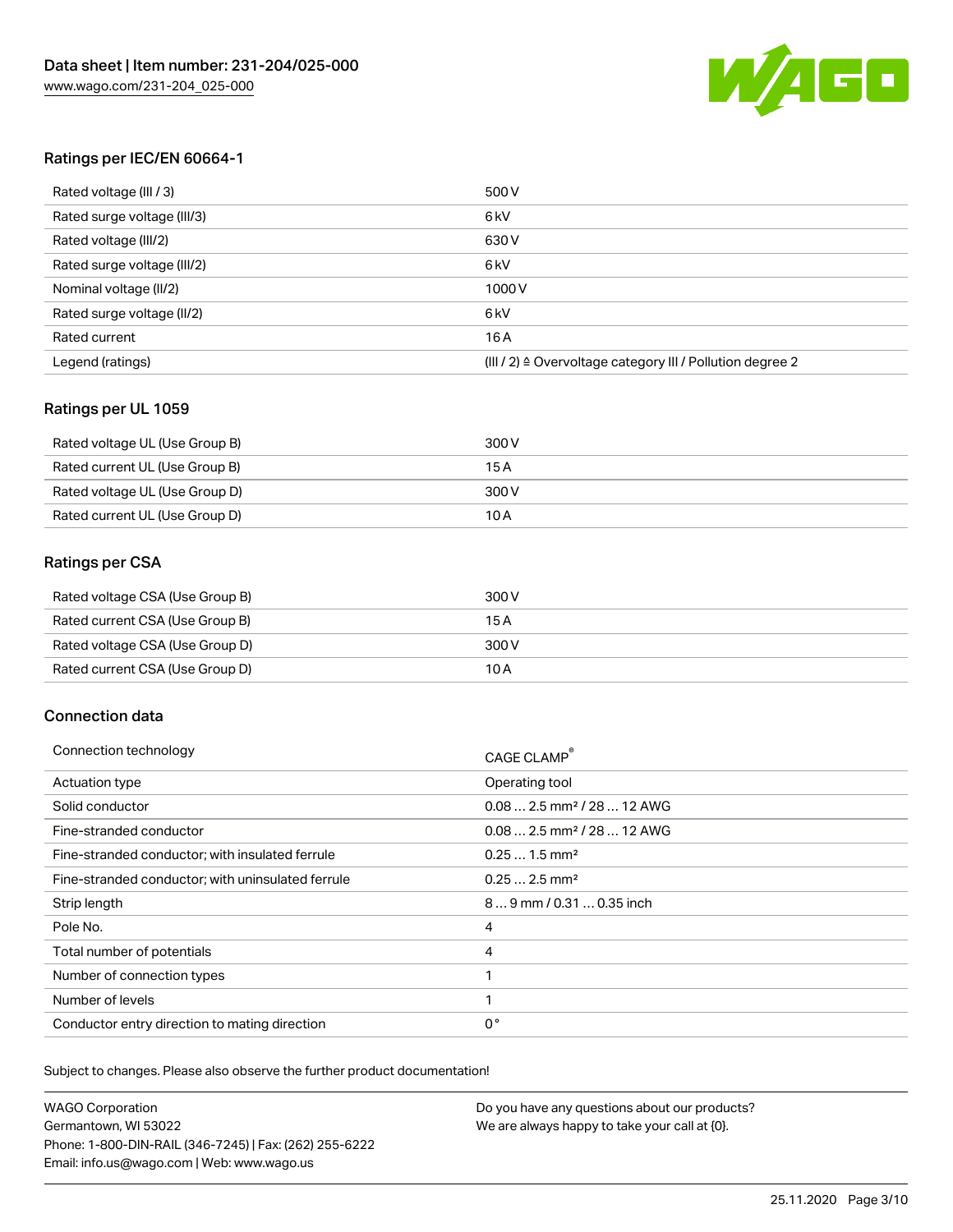

# Physical data

| Pin spacing | 7.5 mm / 0.295 inch   |
|-------------|-----------------------|
| Width       | 29 mm / 1.142 inch    |
| Height      | 14.3 mm / 0.563 inch  |
| Depth       | 26.45 mm / 1.041 inch |

## Mechanical data

| Mounting type | Mounting flange       |
|---------------|-----------------------|
| Mounting type | Feed-through mounting |
|               | Panel mounting        |

# Plug-in connection

| Contact type (pluggable connector) | Female connector/socket |
|------------------------------------|-------------------------|
| Connector (connection type)        | for conductors          |
| Mismating protection               | No                      |

# Material Data

| Color                    | gray                              |
|--------------------------|-----------------------------------|
| Material group           |                                   |
| Insulation material      | Polyamide 66 (PA 66)              |
| Clamping spring material | Chrome nickel spring steel (CrNi) |
| Contact material         | Copper alloy                      |
| Contact plating          | tin-plated                        |
| Fire load                | $0.132$ MJ                        |
| Weight                   | 8.2 <sub>g</sub>                  |

# Environmental Requirements

| Limit temperature range<br>.<br>. | . +85 °Ր<br>-60 |  |
|-----------------------------------|-----------------|--|
|                                   |                 |  |

# Commercial data

| Product Group         | 3 (Multi Conn. System) |
|-----------------------|------------------------|
| Packaging type        | <b>BOX</b>             |
| Country of origin     | DE                     |
| <b>GTIN</b>           | 4044918818339          |
| Customs tariff number | 85366990990            |

Subject to changes. Please also observe the further product documentation!

| WAGO Corporation                                       | Do you have any questions about our products? |
|--------------------------------------------------------|-----------------------------------------------|
| Germantown, WI 53022                                   | We are always happy to take your call at {0}. |
| Phone: 1-800-DIN-RAIL (346-7245)   Fax: (262) 255-6222 |                                               |
| Email: info.us@wago.com   Web: www.wago.us             |                                               |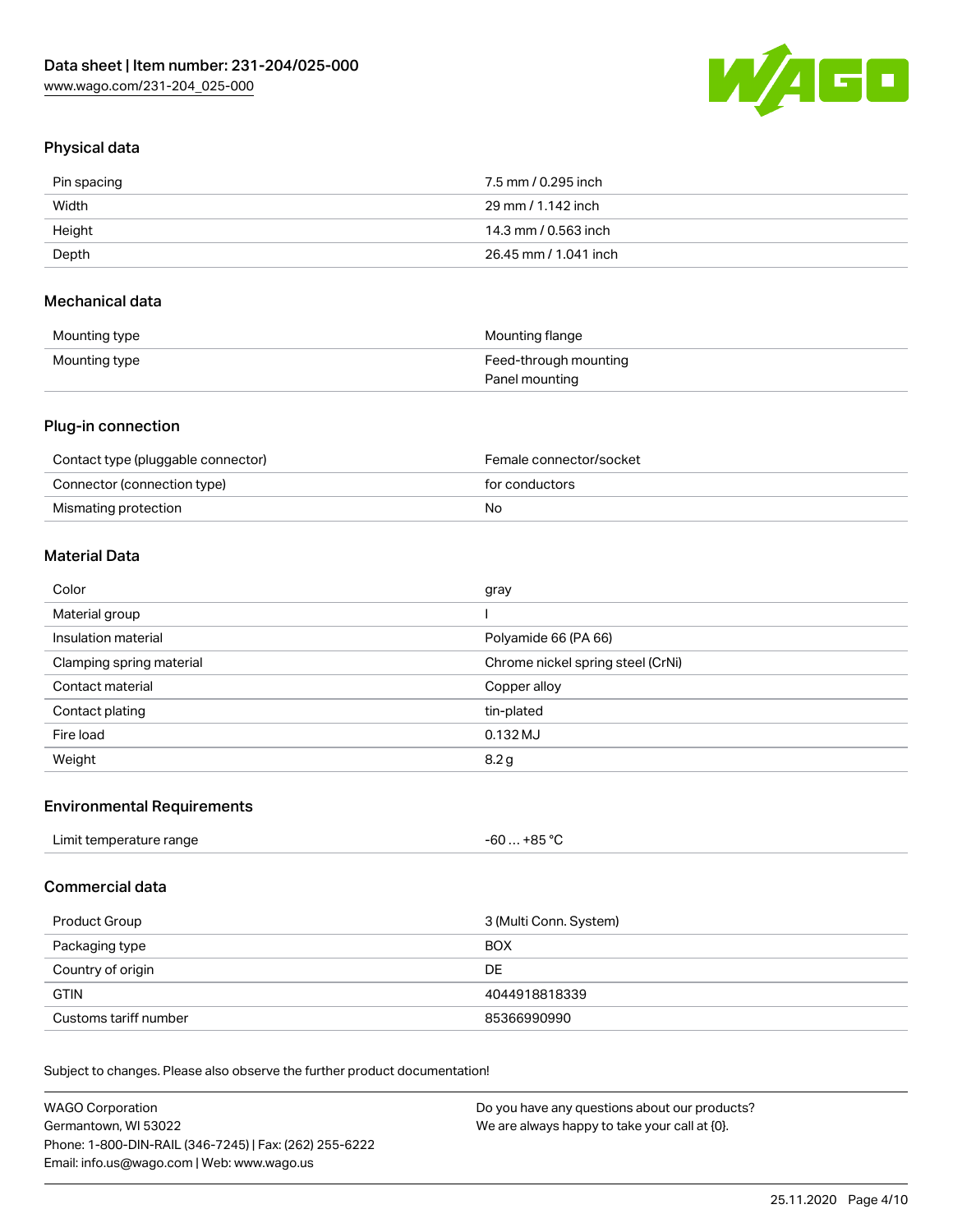

### Country specific Approvals

| AG<br>$\cdot$ gives<br>- 2 |
|----------------------------|
|----------------------------|

| Logo | Approval                               | <b>Additional Approval Text</b> | Certificate<br>name |
|------|----------------------------------------|---------------------------------|---------------------|
| Æ    | <b>CSA</b><br>DEKRA Certification B.V. | C <sub>22.2</sub>               | 1466354             |
|      |                                        |                                 |                     |

# Ship Approvals

|                                                                                                                                                                                                                                                                                                                                                                                                                                                                                     |                     |                                 | Certificate |
|-------------------------------------------------------------------------------------------------------------------------------------------------------------------------------------------------------------------------------------------------------------------------------------------------------------------------------------------------------------------------------------------------------------------------------------------------------------------------------------|---------------------|---------------------------------|-------------|
| Logo                                                                                                                                                                                                                                                                                                                                                                                                                                                                                | Approval            | <b>Additional Approval Text</b> | name        |
| $\bigcirc\!\!\!\!\! \bigcirc\!\!\!\!\! \bigcirc\!\!\!\!\! \bigcirc\!\!\!\!\! \bigcirc\!\!\!\!\! \bigcirc\!\!\!\!\! \bigcirc\!\!\!\!\! \bigcirc\!\!\!\!\! \bigcirc\!\!\!\!\! \bigcirc\!\!\!\!\! \bigcirc\!\!\!\!\! \bigcirc\!\!\!\!\! \bigcirc\!\!\!\!\! \bigcirc\!\!\!\!\! \bigcirc\!\!\!\!\! \bigcirc\!\!\!\!\! \bigcirc\!\!\!\!\! \bigcirc\!\!\!\!\! \bigcirc\!\!\!\!\! \bigcirc\!\!\!\!\! \bigcirc\!\!\!\!\! \bigcirc\!\!\!\!\! \bigcirc\!\!\!\!\! \bigcirc\!\!\!\!\! \bigcirc\$ | BV                  | IEC 60998                       | 11915/D0    |
|                                                                                                                                                                                                                                                                                                                                                                                                                                                                                     | Bureau Veritas S.A. |                                 | BV          |
| <b>BUREAU</b>                                                                                                                                                                                                                                                                                                                                                                                                                                                                       |                     |                                 |             |

# Compatible products

| Insulation stop |                                                                                                                         |                      |  |
|-----------------|-------------------------------------------------------------------------------------------------------------------------|----------------------|--|
|                 | Item no.: 231-673<br>Insulation stop; 0.08-0.2 mm <sup>2</sup> / 0.2 mm <sup>2</sup> "s"; white                         | www.wago.com/231-673 |  |
|                 | Item no.: 231-674<br>Insulation stop; 0.25 - 0.5 mm <sup>2</sup> ; light gray                                           | www.wago.com/231-674 |  |
|                 | Item no.: 231-675<br>Insulation stop; $0.75 - 1$ mm <sup>2</sup> ; dark gray                                            | www.wago.com/231-675 |  |
| ferrule         |                                                                                                                         |                      |  |
|                 | Item no.: 216-101<br>Ferrule; Sleeve for 0.5 mm <sup>2</sup> / AWG 22; uninsulated; electro-tin plated; silver-colored  | www.wago.com/216-101 |  |
|                 | Item no.: 216-102<br>Ferrule; Sleeve for 0.75 mm <sup>2</sup> / AWG 20; uninsulated; electro-tin plated; silver-colored | www.wago.com/216-102 |  |
|                 | Item no.: 216-103<br>Ferrule; Sleeve for 1 mm <sup>2</sup> / AWG 18; uninsulated; electro-tin plated                    | www.wago.com/216-103 |  |
|                 | Item no.: 216-104<br>Ferrule; Sleeve for 1.5 mm <sup>2</sup> / AWG 16; uninsulated; electro-tin plated; silver-colored  | www.wago.com/216-104 |  |
|                 | Item no.: 216-106<br>Ferrule; Sleeve for 2.5 mm <sup>2</sup> / AWG 14; uninsulated; electro-tin plated; silver-colored  | www.wago.com/216-106 |  |
|                 | Item no.: 216-121<br>Ferrule; Sleeve for 0.5 mm <sup>2</sup> / AWG 22; uninsulated; electro-tin plated; silver-colored  | www.wago.com/216-121 |  |

Subject to changes. Please also observe the further product documentation!

WAGO Corporation Germantown, WI 53022 Phone: 1-800-DIN-RAIL (346-7245) | Fax: (262) 255-6222 Email: info.us@wago.com | Web: www.wago.us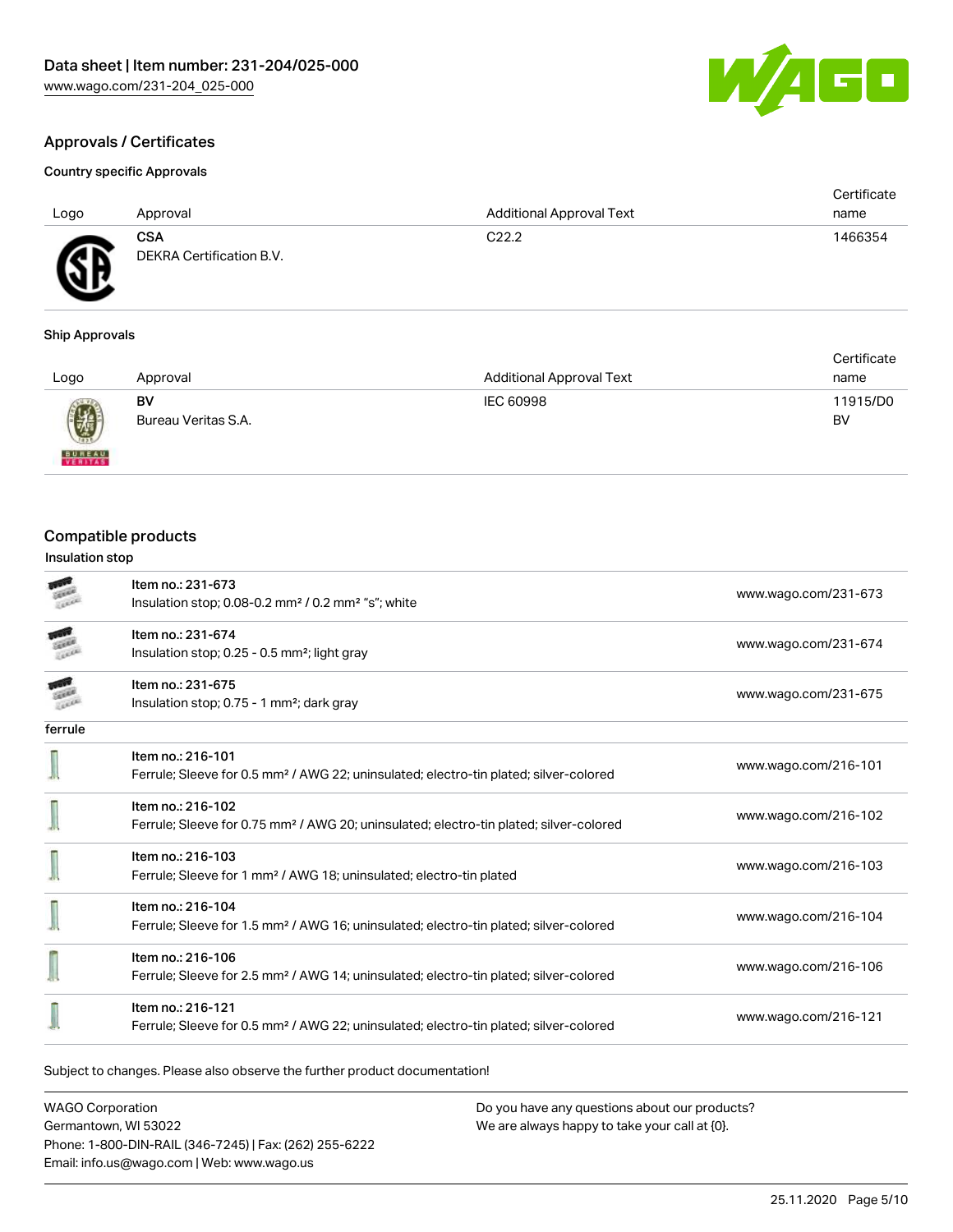# Data sheet | Item number: 231-204/025-000

[www.wago.com/231-204\\_025-000](http://www.wago.com/231-204_025-000)



| <b>WAGO Corporation</b><br>Do you have any questions about our products?                                                                                                                          |                      |
|---------------------------------------------------------------------------------------------------------------------------------------------------------------------------------------------------|----------------------|
| Item no.: 216-223<br>Ferrule; Sleeve for 1 mm <sup>2</sup> / AWG 18; insulated; electro-tin plated; red<br>Subject to changes. Please also observe the further product documentation!             | www.wago.com/216-223 |
| Item no.: 216-222<br>Ferrule; Sleeve for 0.75 mm <sup>2</sup> / 18 AWG; insulated; electro-tin plated; gray                                                                                       | www.wago.com/216-222 |
| Item no.: 216-221<br>Ferrule; Sleeve for 0.5 mm <sup>2</sup> / 20 AWG; insulated; electro-tin plated; white                                                                                       | www.wago.com/216-221 |
| Item no.: 216-204<br>Ferrule; Sleeve for 1.5 mm <sup>2</sup> / AWG 16; insulated; electro-tin plated; black                                                                                       | www.wago.com/216-204 |
| Item no.: 216-203<br>Ferrule; Sleeve for 1 mm <sup>2</sup> / AWG 18; insulated; electro-tin plated; red                                                                                           | www.wago.com/216-203 |
| Item no.: 216-202<br>Ferrule; Sleeve for 0.75 mm <sup>2</sup> / 18 AWG; insulated; electro-tin plated; gray                                                                                       | www.wago.com/216-202 |
| Item no.: 216-201<br>Ferrule; Sleeve for 0.5 mm <sup>2</sup> / 20 AWG; insulated; electro-tin plated; white                                                                                       | www.wago.com/216-201 |
| Item no.: 216-152<br>Ferrule; Sleeve for 0.34 mm <sup>2</sup> / AWG 24; uninsulated; electro-tin plated                                                                                           | www.wago.com/216-152 |
| Item no.: 216-151<br>Ferrule; Sleeve for 0.25 mm <sup>2</sup> / AWG 24; uninsulated; electro-tin plated                                                                                           | www.wago.com/216-151 |
| Item no.: 216-144<br>Ferrule; Sleeve for 1.5 mm <sup>2</sup> / AWG 16; uninsulated; electro-tin plated; electrolytic copper; gastight<br>crimped; acc. to DIN 46228, Part 1/08.92; silver-colored | www.wago.com/216-144 |
| Item no.: 216-143<br>Ferrule; Sleeve for 1 mm <sup>2</sup> / AWG 18; uninsulated; electro-tin plated; electrolytic copper; gastight<br>crimped; acc. to DIN 46228, Part 1/08.92                   | www.wago.com/216-143 |
| Item no.: 216-142<br>Ferrule; Sleeve for 0.75 mm <sup>2</sup> / 18 AWG; uninsulated; electro-tin plated; electrolytic copper; gastight<br>crimped; acc. to DIN 46228, Part 1/08.92                | www.wago.com/216-142 |
| Item no.: 216-141<br>Ferrule; Sleeve for 0.5 mm <sup>2</sup> / 20 AWG; uninsulated; electro-tin plated; electrolytic copper; gastight<br>crimped; acc. to DIN 46228, Part 1/08.92                 | www.wago.com/216-141 |
| Item no.: 216-132<br>Ferrule; Sleeve for 0.34 mm <sup>2</sup> / AWG 24; uninsulated; electro-tin plated                                                                                           | www.wago.com/216-132 |
| Item no.: 216-131<br>Ferrule; Sleeve for 0.25 mm <sup>2</sup> / AWG 24; uninsulated; electro-tin plated; silver-colored                                                                           | www.wago.com/216-131 |
| Item no.: 216-124<br>Ferrule; Sleeve for 1.5 mm <sup>2</sup> / AWG 16; uninsulated; electro-tin plated                                                                                            | www.wago.com/216-124 |
| Item no.: 216-123<br>Ferrule; Sleeve for 1 mm <sup>2</sup> / AWG 18; uninsulated; electro-tin plated; silver-colored                                                                              | www.wago.com/216-123 |
| Item no.: 216-122<br>Ferrule; Sleeve for 0.75 mm <sup>2</sup> / AWG 20; uninsulated; electro-tin plated; silver-colored                                                                           | www.wago.com/216-122 |

Germantown, WI 53022 Phone: 1-800-DIN-RAIL (346-7245) | Fax: (262) 255-6222 Email: info.us@wago.com | Web: www.wago.us

We are always happy to take your call at {0}.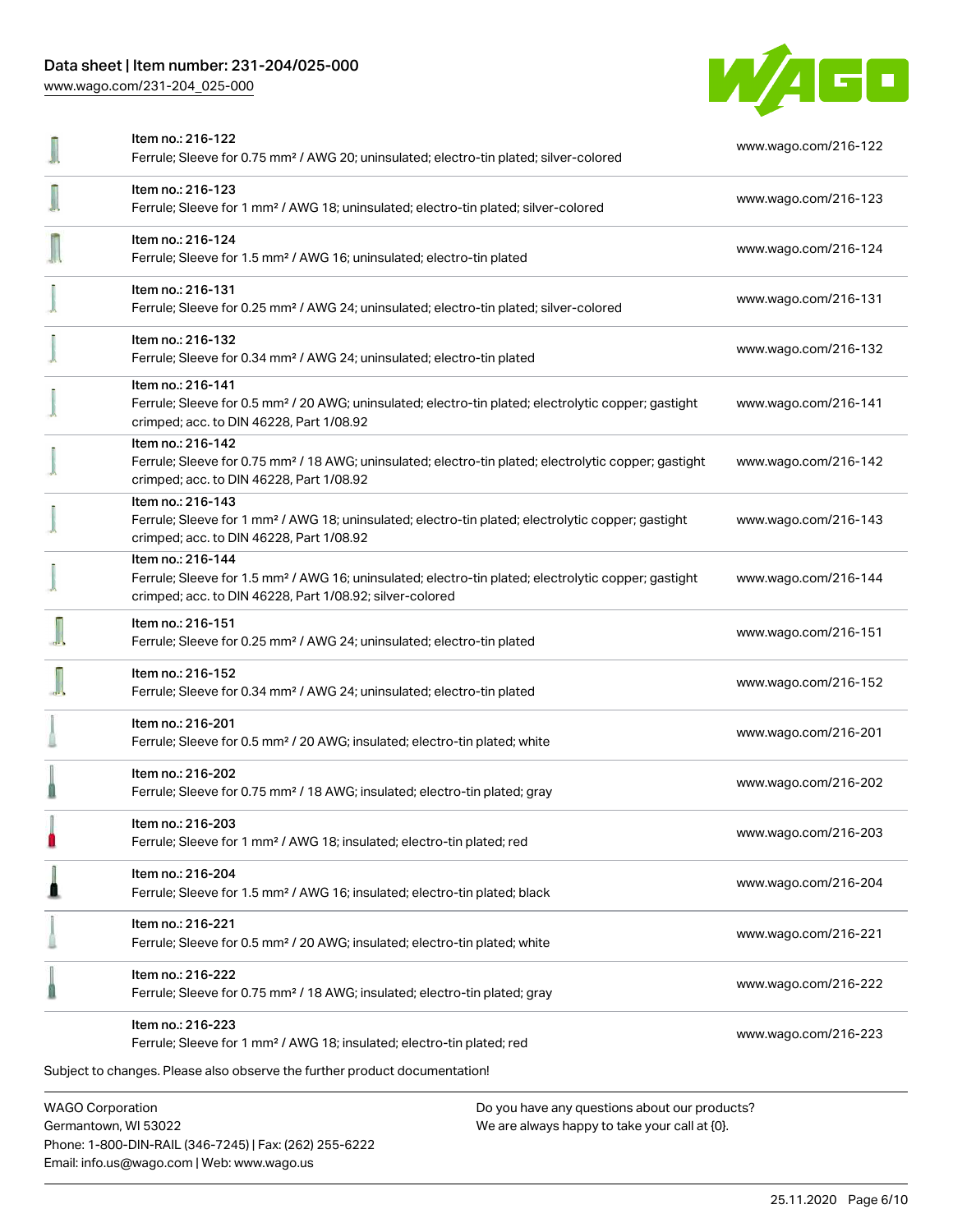

| l     | Item no.: 216-224<br>Ferrule; Sleeve for 1.5 mm <sup>2</sup> / AWG 16; insulated; electro-tin plated; black                                                                                             | www.wago.com/216-224 |
|-------|---------------------------------------------------------------------------------------------------------------------------------------------------------------------------------------------------------|----------------------|
|       | Item no.: 216-241<br>Ferrule; Sleeve for 0.5 mm <sup>2</sup> / 20 AWG; insulated; electro-tin plated; electrolytic copper; gastight<br>crimped; acc. to DIN 46228, Part 4/09.90; white                  | www.wago.com/216-241 |
| Δ     | Item no.: 216-242<br>Ferrule; Sleeve for 0.75 mm <sup>2</sup> / 18 AWG; insulated; electro-tin plated; electrolytic copper; gastight<br>crimped; acc. to DIN 46228, Part 4/09.90; gray                  | www.wago.com/216-242 |
|       | Item no.: 216-243<br>Ferrule; Sleeve for 1 mm <sup>2</sup> / AWG 18; insulated; electro-tin plated; electrolytic copper; gastight crimped; www.wago.com/216-243<br>acc. to DIN 46228, Part 4/09.90; red |                      |
| Ä     | Item no.: 216-244<br>Ferrule; Sleeve for 1.5 mm <sup>2</sup> / AWG 16; insulated; electro-tin plated; electrolytic copper; gastight<br>crimped; acc. to DIN 46228, Part 4/09.90; black                  | www.wago.com/216-244 |
| i     | Item no.: 216-262<br>Ferrule; Sleeve for 0.75 mm <sup>2</sup> / 18 AWG; insulated; electro-tin plated; electrolytic copper; gastight<br>crimped; acc. to DIN 46228, Part 4/09.90; gray                  | www.wago.com/216-262 |
| ı     | Item no.: 216-263<br>Ferrule; Sleeve for 1 mm <sup>2</sup> / AWG 18; insulated; electro-tin plated; electrolytic copper; gastight crimped; www.wago.com/216-263<br>acc. to DIN 46228, Part 4/09.90; red |                      |
| l     | Item no.: 216-264<br>Ferrule; Sleeve for 1.5 mm <sup>2</sup> / AWG 16; insulated; electro-tin plated; electrolytic copper; gastight<br>crimped; acc. to DIN 46228, Part 4/09.90; black                  | www.wago.com/216-264 |
| Ä     | Item no.: 216-284<br>Ferrule; Sleeve for 1.5 mm <sup>2</sup> / AWG 16; insulated; electro-tin plated; electrolytic copper; gastight<br>crimped; acc. to DIN 46228, Part 4/09.90; black                  | www.wago.com/216-284 |
|       | Item no.: 216-301<br>Ferrule; Sleeve for 0.25 mm <sup>2</sup> / AWG 24; insulated; electro-tin plated; yellow                                                                                           | www.wago.com/216-301 |
|       | Item no.: 216-302<br>Ferrule; Sleeve for 0.34 mm <sup>2</sup> / 22 AWG; insulated; electro-tin plated; green                                                                                            | www.wago.com/216-302 |
|       | Item no.: 216-321<br>Ferrule; Sleeve for 0.25 mm <sup>2</sup> / AWG 24; insulated; electro-tin plated; yellow                                                                                           | www.wago.com/216-321 |
| Ω     | Item no.: 216-322<br>Ferrule; Sleeve for 0.34 mm <sup>2</sup> / 22 AWG; insulated; electro-tin plated; green                                                                                            | www.wago.com/216-322 |
| check |                                                                                                                                                                                                         |                      |
|       | Item no.: 210-136<br>Test plug; 2 mm Ø; with 500 mm cable                                                                                                                                               | www.wago.com/210-136 |
|       | Item no.: 210-137<br>Test plug; 2.3 mm Ø; with 500 mm cable                                                                                                                                             | www.wago.com/210-137 |

Subject to changes. Please also observe the further product documentation!

WAGO Corporation Germantown, WI 53022 Phone: 1-800-DIN-RAIL (346-7245) | Fax: (262) 255-6222 Email: info.us@wago.com | Web: www.wago.us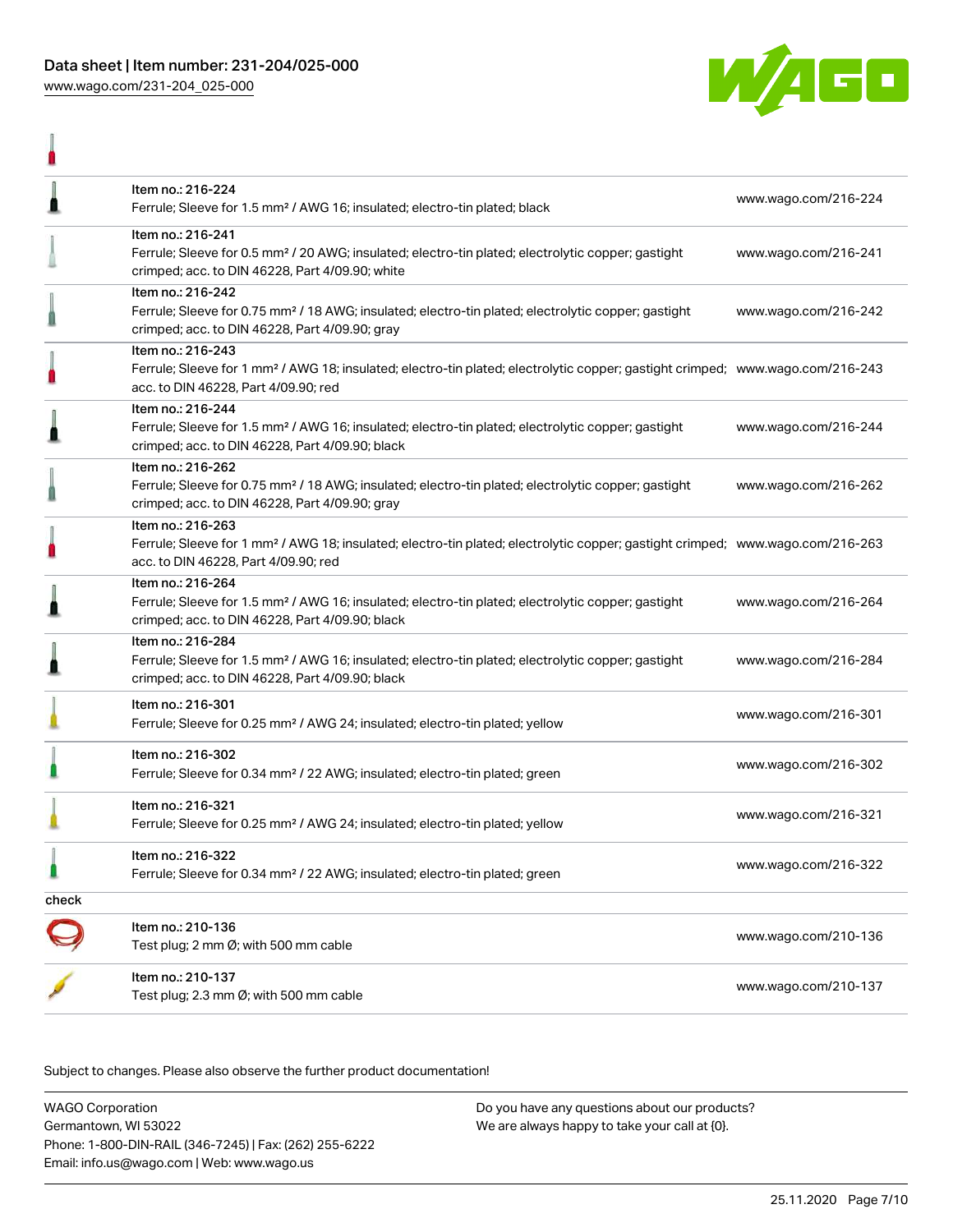# Data sheet | Item number: 231-204/025-000

[www.wago.com/231-204\\_025-000](http://www.wago.com/231-204_025-000)

 $\frac{1}{2}$ 



[www.wago.com/231-662](http://www.wago.com/231-662)

Item no.: 231-662

Test plugs for female connectors; for 7.5 mm and 7.62 mm pin spacing; 2,50 mm²; light gray

| General accessories |                                                                                                                                                                                                |                                  |
|---------------------|------------------------------------------------------------------------------------------------------------------------------------------------------------------------------------------------|----------------------------------|
|                     | Item no.: 231-668<br>ockout caps; for covering unused clamping units; gray                                                                                                                     | www.wago.com/231-668             |
| tools               |                                                                                                                                                                                                |                                  |
|                     | Item no.: 210-657<br>Operating tool; Blade: 3.5 x 0.5 mm; with a partially insulated shaft; short; multicoloured                                                                               | www.wago.com/210-657             |
|                     | Item no.: 210-720<br>Operating tool; Blade: 3.5 x 0.5 mm; with a partially insulated shaft; multicoloured                                                                                      | www.wago.com/210-720             |
|                     | Item no.: 231-131<br>Push-button; loose                                                                                                                                                        | www.wago.com/231-131             |
|                     | Item no.: 231-291<br>Operating tool; loose; red                                                                                                                                                | www.wago.com/231-291             |
| Marking accessories |                                                                                                                                                                                                |                                  |
|                     | Item no.: 210-331/750-202<br>Marking strips; as a DIN A4 sheet; MARKED; 1-16 (100x); Height of marker strip: 2.3 mm/0.091 in; Strip<br>length 182 mm; Horizontal marking; Self-adhesive; white | www.wago.com/210-331<br>/750-202 |
|                     | Item no.: 210-332/750-020<br>Marking strips; as a DIN A4 sheet; MARKED; 1-20 (80x); Height of marker strip: 3 mm; Strip length 182<br>mm; Horizontal marking; Self-adhesive; white             | www.wago.com/210-332<br>/750-020 |
|                     | Item no.: 210-833<br>Marking strips; on reel; 6 mm wide; plain; Self-adhesive; white                                                                                                           | www.wago.com/210-833             |
|                     | Item no.: 210-834<br>Marking strips; on reel; 5 mm wide; plain; Self-adhesive; white                                                                                                           | www.wago.com/210-834             |
| Strain relief plate |                                                                                                                                                                                                |                                  |
|                     | Item no.: 232-664<br>Strain relief housing; gray                                                                                                                                               | www.wago.com/232-664             |
|                     |                                                                                                                                                                                                |                                  |

# **Downloads** Documentation

#### Additional Information

| Technical explanations | Apr 3, 2019 | pdf    | Download |
|------------------------|-------------|--------|----------|
|                        |             | 3.6 MB |          |

# Installation Notes

#### Conductor termination

Subject to changes. Please also observe the further product documentation!

| <b>WAGO Corporation</b>                                | Do you have any questions about our products? |
|--------------------------------------------------------|-----------------------------------------------|
| Germantown, WI 53022                                   | We are always happy to take your call at {0}. |
| Phone: 1-800-DIN-RAIL (346-7245)   Fax: (262) 255-6222 |                                               |
| Email: info.us@wago.com   Web: www.wago.us             |                                               |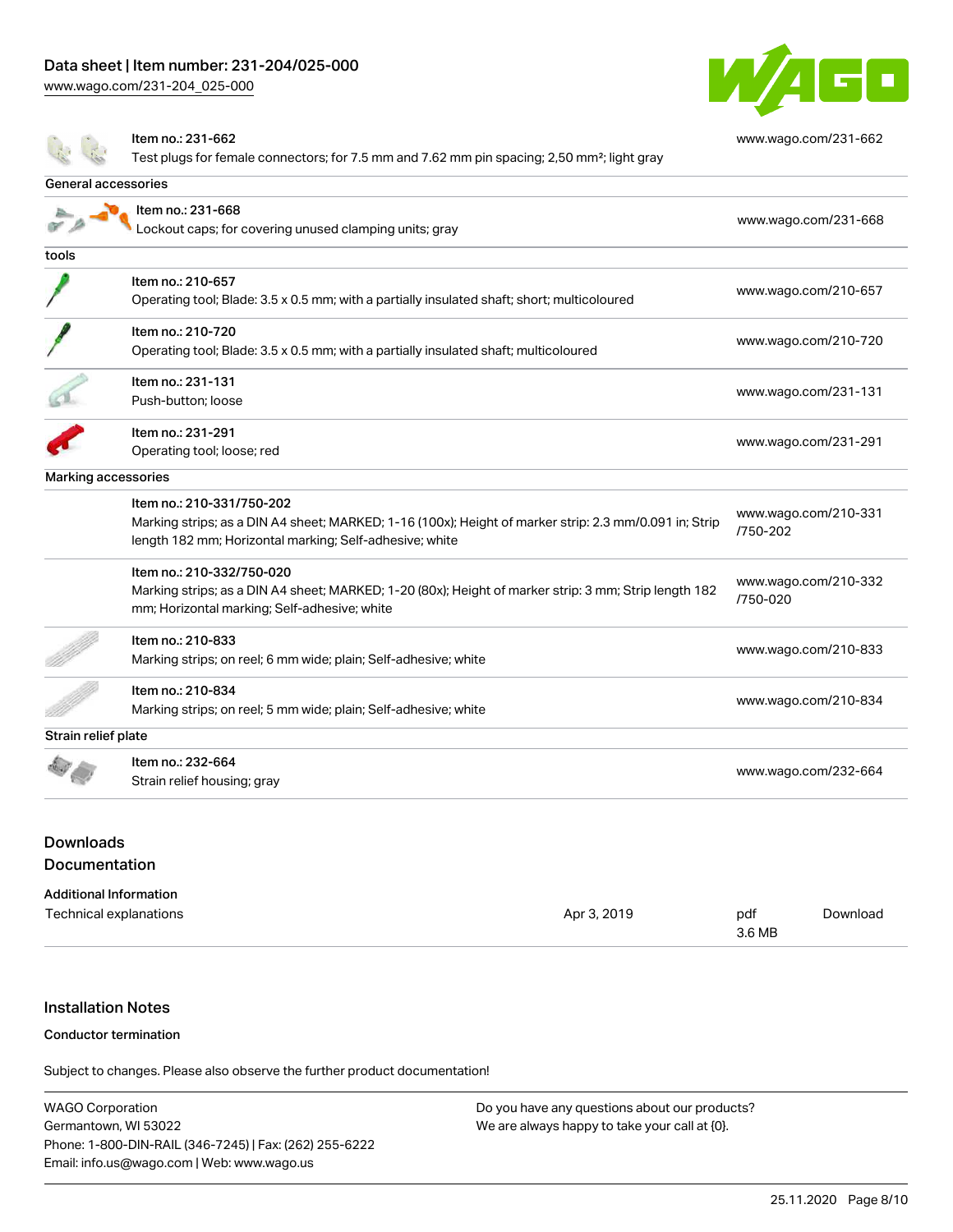



Inserting a conductor via 3.5 mm screwdriver – CAGE CLAMP® actuation parallel to conductor entry.



Inserting a conductor via 3.5 mm screwdriver – CAGE CLAMP® actuation perpendicular to conductor entry.



Inserting a conductor into CAGE CLAMP® unit via operating lever (231-291).



Inserting a conductor via operating tool.

#### Coding



Coding a female connector – removing coding finger(s).

#### **Testing**

Subject to changes. Please also observe the further product documentation!

WAGO Corporation Germantown, WI 53022 Phone: 1-800-DIN-RAIL (346-7245) | Fax: (262) 255-6222 Email: info.us@wago.com | Web: www.wago.us